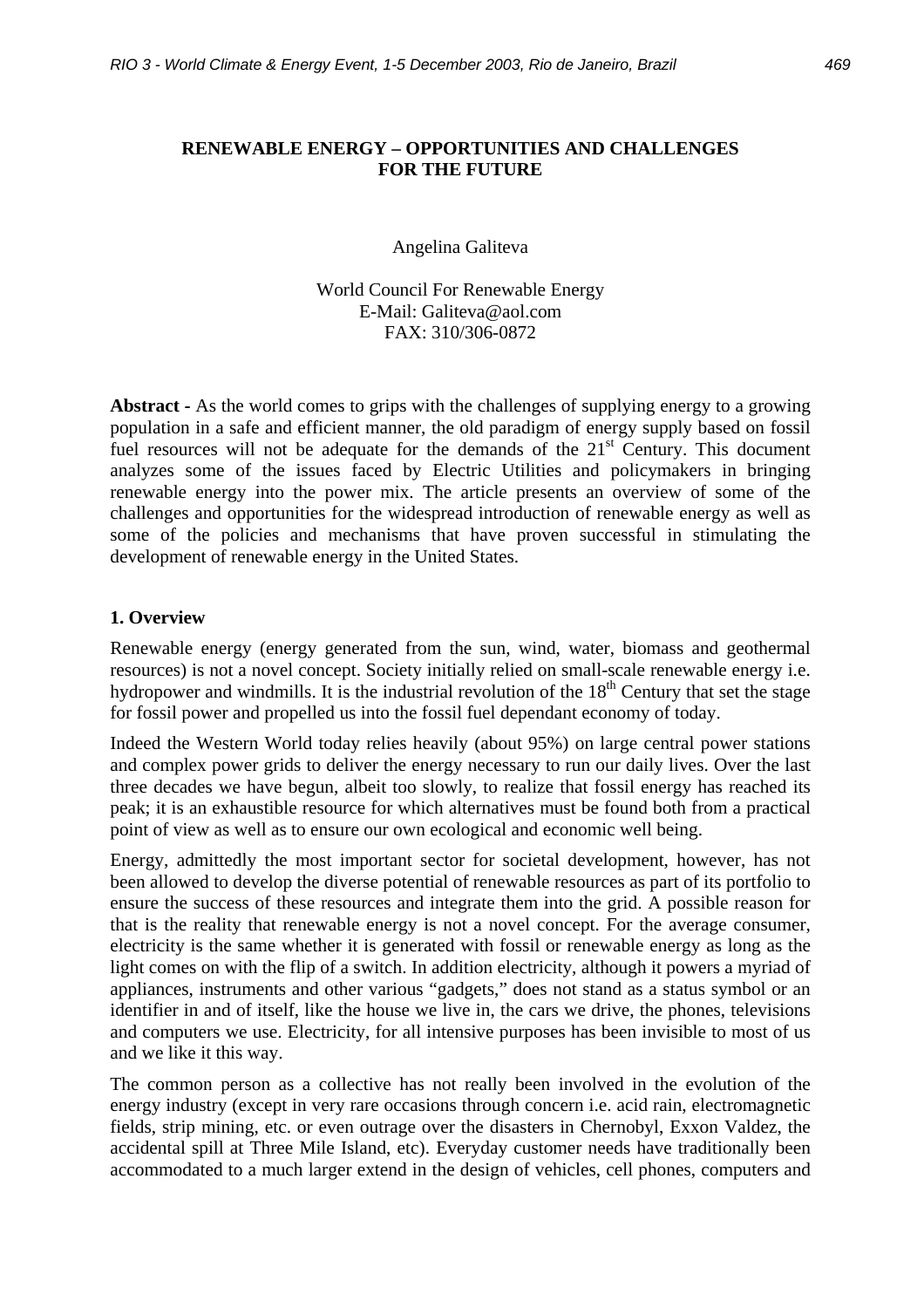appliances which we touch every day. Electricity is an intangible commodity or an invisible service we have come to rely on to power our existence.

It is only during the last decade that energy has started to obtain a different image for the average customer. We have seen some interesting concepts develop that cater to an informed customer's needs. Programs such as "green pricing initiatives" which allow a customer to **voluntarily** pay more on their bill every month to ensure that a portion of their energy comes from renewable resources have gained some popularity. In addition customers are eager to turn to solar energy and install systems in their homes if cost considerations are addressed as well as system aesthetics, maintenance and ease of installation. Environmental and health concerns, heightened awareness of the electricity supply and grid, as well as power reliability and security tensions have empowered customers to seek new options and increasingly demand access to renewable energy. The industrial and commercial sectors, motivated mostly by economic concerns, have also focused on distributed generation, energy efficiency and conservation measures to address growing energy concerns, power supply quality and reliability as well as escalating electricity costs.

Some power suppliers are responding to the new customer demand for renewable energy by voluntarily supplying green electrons to their customers (i.e. Green Mountain Energy, Sacramento Municipal Utility District "SMUD," Austin Energy, Los Angeles Department of Water and Power "LADWP," to name a few), however, voluntary programs have had only limited success. To ensure the rapid, large-scale deployment of renewables, there has to be some sort of a legislative mandate (the German Renewable Energy Act, Japan's Solar Program are great examples of successful initiatives as well as policies implemented in the United States, such as California's 20% renewable energy portfolio standard requirement by 2017, etc). Effective public policy and legislative mandates will ensure that renewable resources become an integral part of every utility's portfolio. Certainly there are challenges as well as opportunities when changing the current focus and infrastructure as it relates to energy, however without addressing the challenges and capturing the opportunities, everybody loses in the end.

# **2. Challenges and Opportunities**

Challenges and opportunities facing the widespread deployment of renewable energy technologies will be examined in three aspects: technology, customer and economics.

# *2.1 Technology*

Conventional fossil fuel energy resources are technologically complex and it often takes decades to build a large-scale power plant, related transmission and distribution infrastructure and fuel supply chains. The operation and maintenance of such equipment is costly and time consuming. Traditional electric utility companies have gained a certain expertise in deploying large-scale power plants over the last century and thus, we rely on a complex often outdated and highly complex power supply system. Renewable energy technologies are often much more simple to build (solar and wind power systems can be installed in a matter of days) and long term fuel supply is not an issue, thus operation and maintenance costs over the life of the equipment are considerably lower. Nevertheless, renewable energy technologies have not made their way into the energy mainstream and are still considered costly, inefficient and cumbersome.

Traditional energy suppliers are accustomed to dealing with energy in high volumes - hundreds of Mega Watts in size and in a very centralized manner. Renewable energy and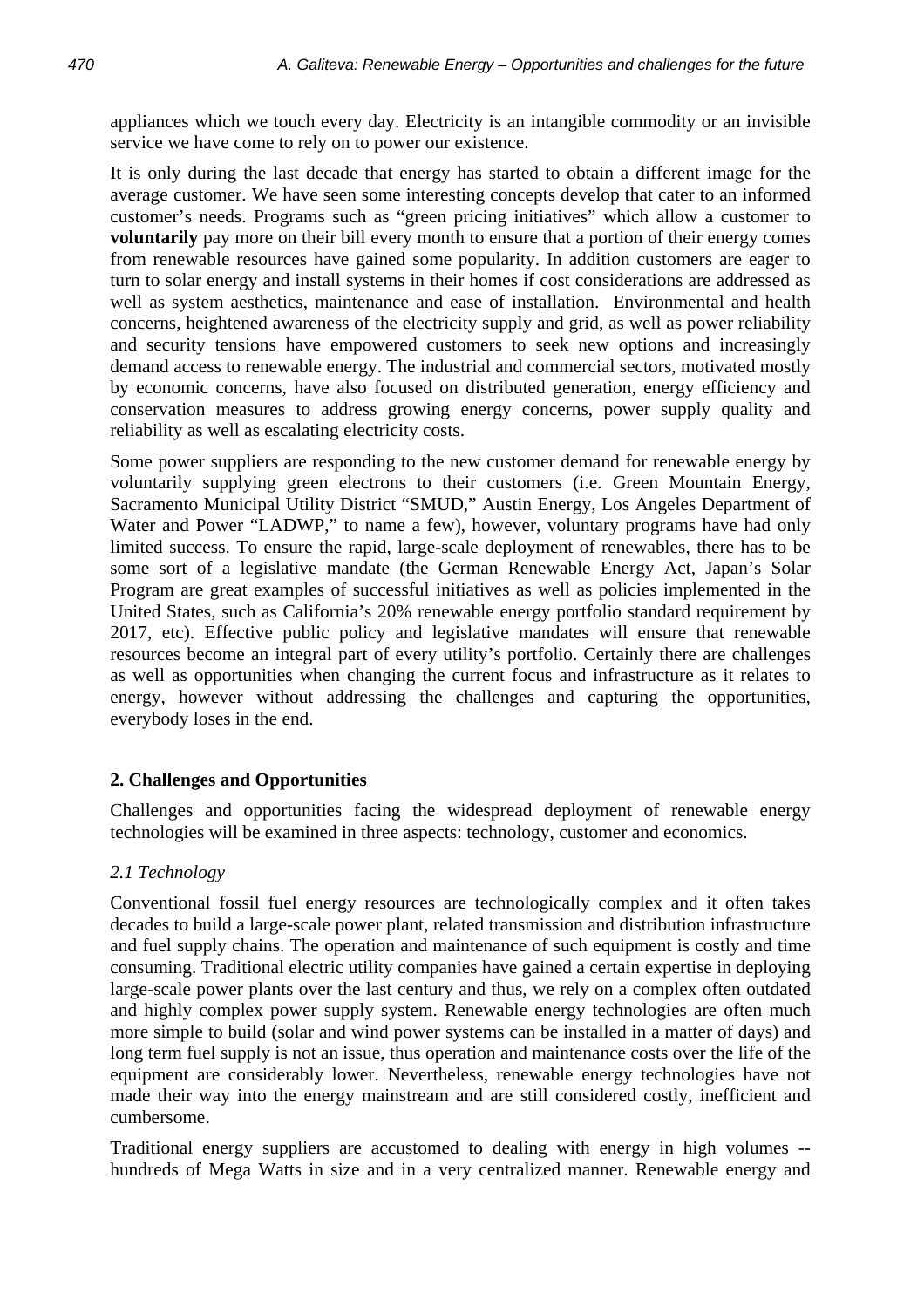distributed generation technologies are small – typically a few kilowatts, highly scalable and very flexible. Electric utilities are not structured to accommodate small-scale distributed energy into the electricity grid and balk at the idea that customers may opt to do it for themselves instead of seizing upon the situation as a new market opportunity, particularly in a context of electricity deregulation. Therefore, new industries and business structures for renewable energy, similar to those that encouraged the development of cell phones and computers must be developed.

The main problem that seems to hinder the development of renewables during the last 20 years in comparison to cell phones, computers and other micro-technologies is that renewable energy did not emerge as a commodity to fill a vacuum. When personal computers and cellphones first emerged in the 1980s they commandeered a market unto themselves and specific business structures to accommodate them evolved. Originally heavy, bulky, not very attractive or user friendly they were quickly perceived to provide a heretofore unmet "need" and filled a niche in which they were the only "game in town." This new market spurred the infusion of massive research and resources to shrink the equipment to a size that is a fraction of the early version. With improved efficiency and user friendliness, prices fell and now PCs and cell phones have become ubiquitous almost overnight. Additionally, the phone companies did not stand in the way of the development of a new "wireless" network and new companies were allowed to grow and prosper

Renewable energy shares some of the features of wireless technologies, such as scalability, flexibility, customer contact and ability to integrate with other products – i.e. building integration, in the case of solar, mobility, scalability and flexibility, yet their deployment is vastly underutilized. Perhaps now is the opportunity to tap into a resource that has remained relatively neutral in the energy game – the customer.

## *2.2 Customer*

In the context of an energy void, the customer exercises tremendous powers and can create history and necessitate market development i.e. PCs and cell phones. The impetus for the development of electricity itself began by popular demand. For instance the Columbian exposition at the Chicago World's Fair of 1893 was the start of an energy revolution. This is the venue where both the incandescent light bulb and the alternating current proved that they were ready for large-scale applications. Some of the people responsible for the success of the Fair were George Westinghouse, Nikola Tesla and Thomas Edison… Roughly 26 million tickets were sold during the Fair's six-month exhibition when the total population of the United States in 1893 was about 65 million. None of the visitors had ever seen such an incredible display – the exteriors of the Grand Buildings were white, illuminated by 8,000 arc lights and 130,000 incandescent bulbs – as a matter of fact few had ever seen electricity, however, after having witnessed the dazzling electrical display, naturally all of them wanted electricity and they all wanted it NOW. The nation was extensively electrified within just a few short decades.

Popular demand, government support and programs, as well as the evolution of new industries, ensured the successful development of the electric industry. We now face the renewable energy era and need to marshal all resources to enable customers to utilize the technological breakthroughs of renewable energy. The task is not easy and there is a highly demanding, often skeptical consumer population still feeling the burn from the failure of the very unaesthetic solar thermal systems and the stigma associated with energy conservation in the 1970s as well as a utility industry unwilling to embrace change and new technology.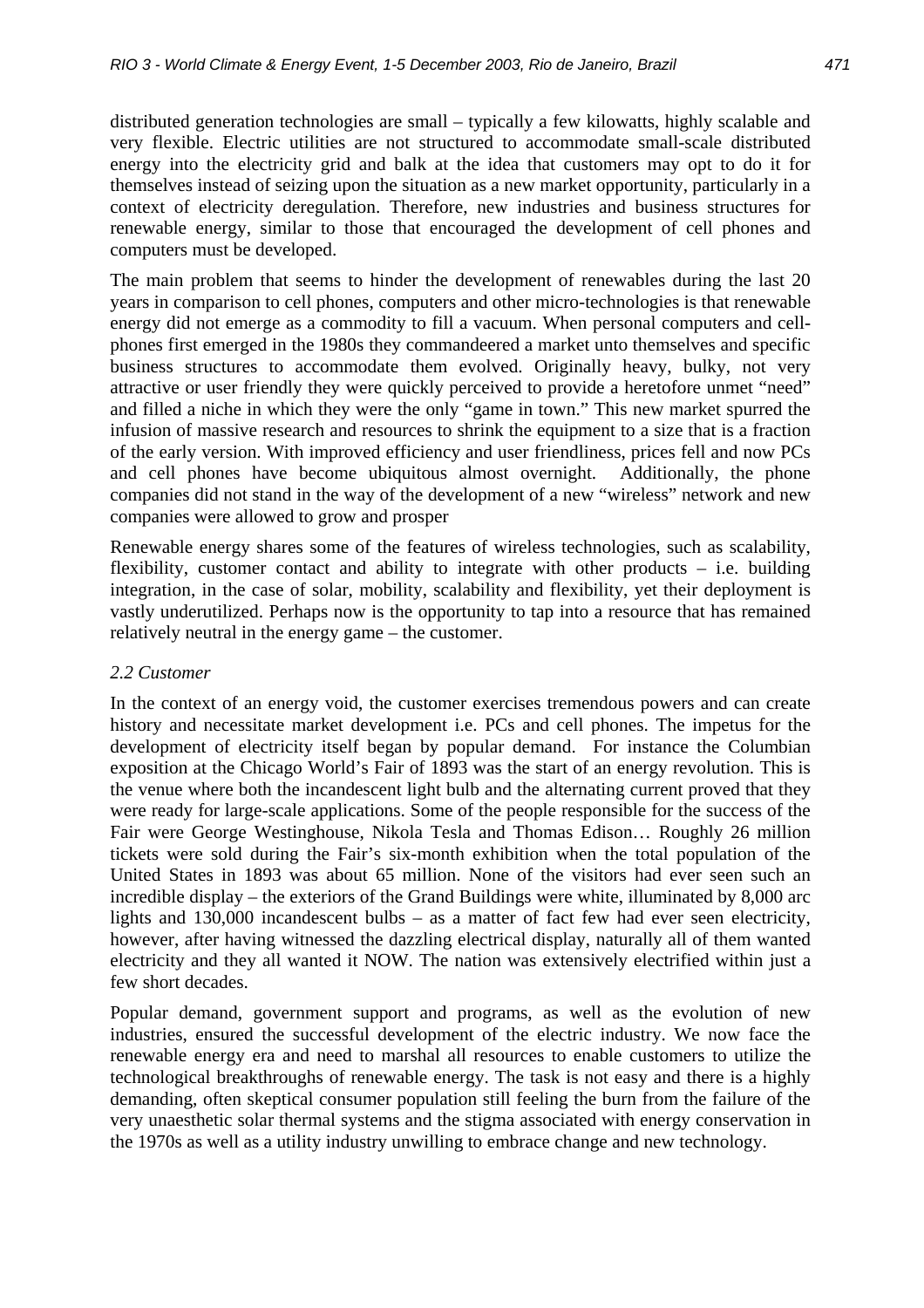Although the consumer base is enthusiastic and prepared to embrace renewables as well as a host of improved energy efficient appliances as part of the energy chain, manufacturers and policymakers still need to ensure that the technologies are cost effective, that no artificial barriers are imposed, such as exit fees, interconnection requirements, etc. and that the full value of the technology is accounted for. In addition new industries and consumer focused energy providers should be given an opportunity to grow and develop in a still largely monopolized energy field.

# *2.3 Economics*

With technological improvements we typically also see a reduction in price, particularly when there is mass production and widespread product application. To this extent renewables have a good position. The present arrays of renewable energy technologies have virtually been perfected. Small-scale hydropower is as efficient as it will ever be and costs no more than fossil powered generation; windmill technology has made tremendous strides over the last 10 years, particularly in countries, such as Germany with a strong national commitment to renewable energy. Solar power has been perfected in space over the last 20 years and we now need to bring it back to Earth and make it cost effective for all.

Most renewables are still considered costly, but costs have steadily decreased over time and will continue to do so. For example, the annual electricity in Germany supplied by wind power in 2002 was  $12.001\text{MW}$ , compared to  $1.094$  MW in  $1995$ .<sup>8</sup> Meanwhile solar photovoltaic energy (PV), apart from being perfected in space, has improved its efficiency over the last 20 years from 8 percent to 16 percent. Production costs have also decreased from \$25,000 per kilowatt to \$3,000 per kilowatt. Worldwide sales of solar energy in the 1970s were around \$2 Million; today it is a billion dollar industry.9

Aesthetics have also improved dramatically, as modern renewable energy technologies are integrated with the landscape – in the case of windmills and hydropower, while solar electricity is increasingly blended in building integrated materials such as rooftops, facades, awnings, atriums and windows.10 Solar architecture has become an ever-popular trend among architects and with the availability of flexible, textured materials, will have growing applications for substituting building material. In addition widespread renewable energy deployment means local jobs and economic development.

In a world filled with concern over power supply, grid failures, environmental disasters and security concerns, customers are becoming increasingly used to the notion of energy conservation and conservation no longer means drinking warm beer and sitting in the dark. Local, homegrown, clean, fossil free energy is becoming increasingly appealing and desired. A recent Newsweek poll indicates that 85% of Americans nationwide favor increased funding for the development of solar and wind power. This is a significant majority that cannot be long ignored.

Thus the customer base is poised and enthusiastic to embrace renewable and energy today. It is our insurance policy against price spikes, grid failures, dwindling fuel supplies and global warming. Renewable energy is also the fastest and safest way to bring energy and with it education, jobs and healthcare to remote areas of the world. It is no longer a technological

 $\overline{a}$ 

<sup>8</sup> Bundesministerium fur Umwelt, Naturschutz und Reaktorsicherheit, *Umweltpolitik, Erneuerbare Energien in Zahlen,* Stand – March 2003. See also, Attachment A for additional data.

<sup>&</sup>lt;sup>9</sup> Projections from; California Energy Commission 2001-2012 Energy Outlook Report. In addition, see Attachment B for specific market projections related to solar PV.<br><sup>10</sup> See Attachment C for examples.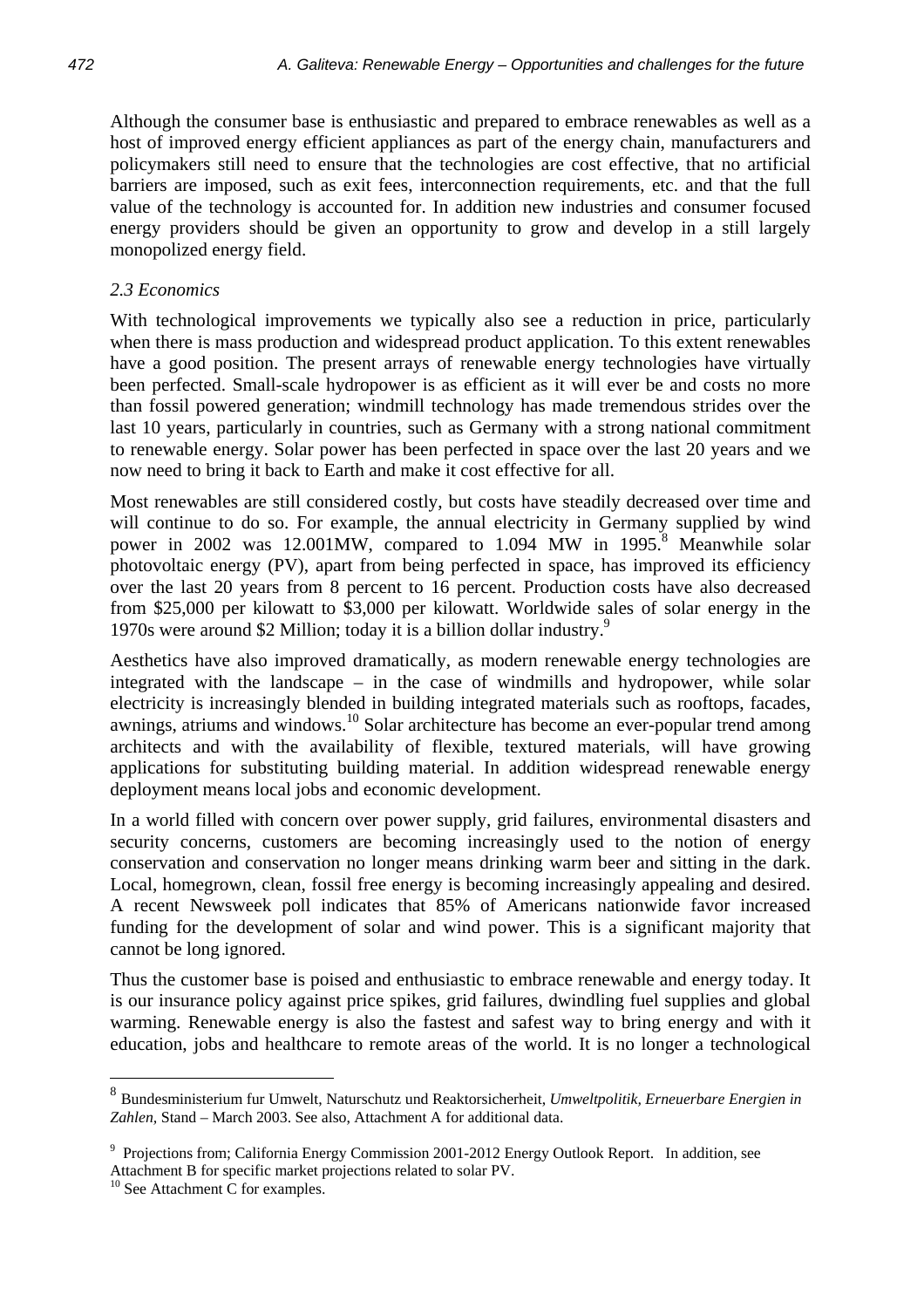challenge and the price reductions will continue to make it increasingly affordable for those already connected to the grid and accessible to those in impoverished remote areas. In addition, solid public policy and related legislation will always play a major role in the development and deployment of technologies.

# **3. Public Policy**

.

 $\overline{a}$ 

Although customer demand and acceptance is critical, sound public policy and long-term commitments are also an absolute necessity for the development of renewable energy resources. Programs that have proven to be most successful in the past are those with solid national commitments for the development of renewable energy such as the programs in Japan and Germany. As a result of national programs Japan is now the world leader in solar energy, while Germany has established a leadership role in wind power. Voluntary green pricing programs, mostly utilized in the United States have limited success. Overall an average of 3-5% of a utility's customer base actually signs up to pay for the premium, although an overwhelming 80% support the development of renewable energy. The reality is that people may be supportive, but few will pay more voluntarily. Therefore, it appears that a strong legislative mandate will yield better results.

Success is almost always guaranteed when there is a government demand for a specific application, for example the seat belt laws, and fire safety and energy efficiency standards. It was government policy that set the stage for the development of these technologies often over the protests of the manufacturers. Even in such cases, success is not always absolute, for example the electric vehicle initiative in California was not as successful due to strong opposition from the automobile manufacturers, lack of a nationwide program, technology limitations and small-scale customer support. However, the advance of the now highly popular hybrid vehicle is a direct result of California's stumbling electric vehicle program.

Mandates can be effective on a national, regional and local level. Indeed individual states and municipalities, which have implemented renewable energy incentives, have witnessed the development and deployment of technologies on a wider scale. The two versions that have yielded the best results are programs based on a renewable energy portfolio standard (RPS) or direct subsidies.

# *3.1 Renewable Energy Portfolio Standard (RPS)*

Several states have implemented an RPS program (California, Arizona, Illinois, New Jersey, New York, etc), which requires that a certain amount of the energy mix (usually 20%) be provided by renewable resources. These programs are focused on all renewables and only Arizona differentiates among some of the resources and requires a set aside for solar energy. As a result over the last few years over 7 MW of solar power generation has been deployed in Arizona and system costs have been reduced by over  $40\%$ . <sup>11</sup>

Generally, what we have experienced as a direct result of the RPS approach is that utilities will naturally gravitate towards the lowest cost resource (hydro, wind, biomass) and ignore the more expensive applications such as solar power, in an understandable effort to bring the largest percentage online at the lowest possible cost. Arizona requires that a portion of the RPS (about 5%) be supplied by solar energy and as a result the State has seen an increase in solar installations. The outcome is exactly the opposite if there is no set aside for the more costly resources or if no separate program to encourage their deployment exists.

<sup>&</sup>lt;sup>11</sup> SEPA UPEX Solar 2003 Annual Conference, Keynote address, Janet Napolitano, Governor of Arizona, October 8, 2003.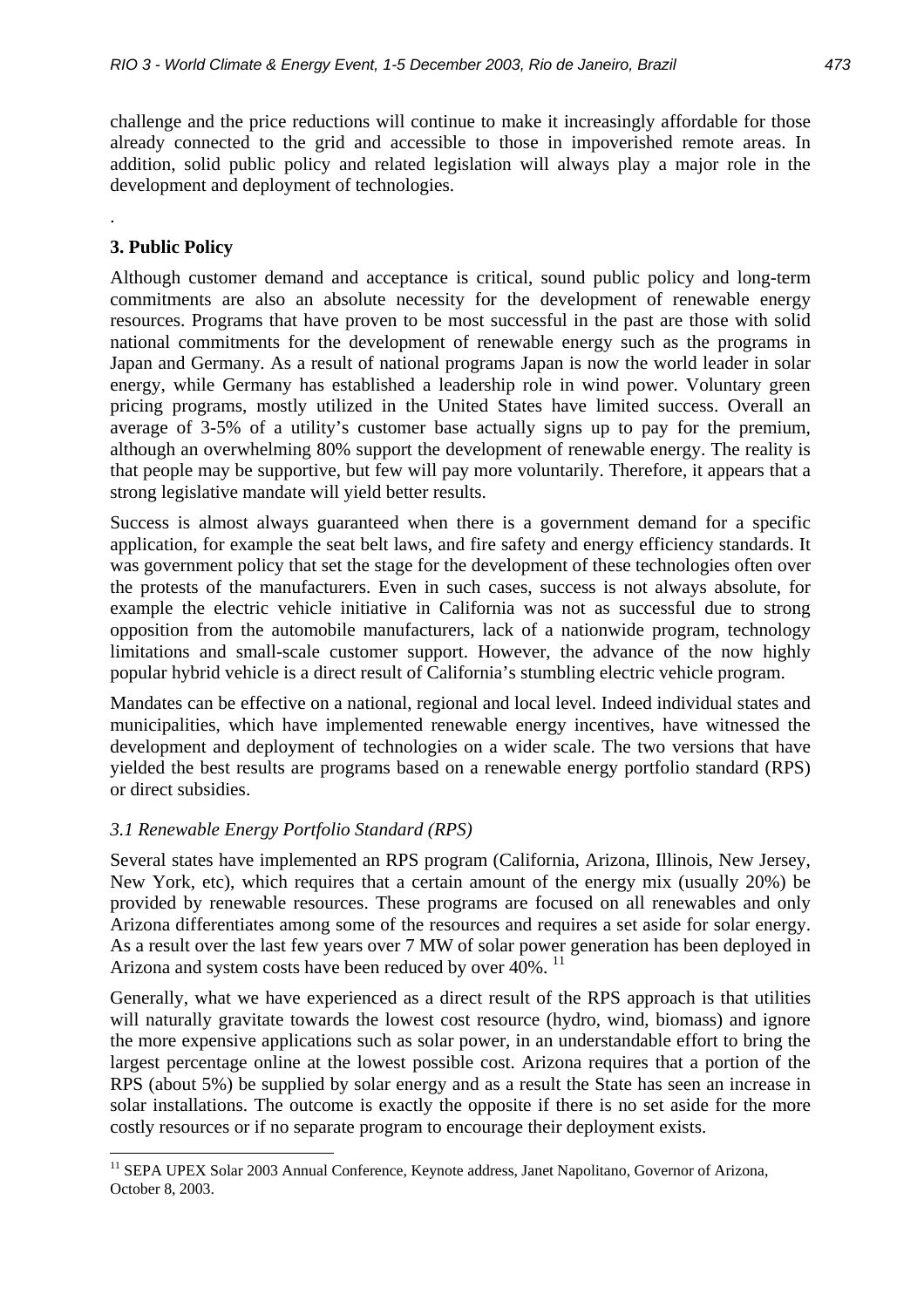The same theory holds true abroad. The first version of the German Renewable Energy Act provided the same level of incentives for all renewable resources and although there was a tremendous boost in wind generation, increase in solar generation was negligible. The current version of the legislation provides for a larger incentive for solar PV (40 cents per kWh generated into the grid, the largest in the world) and production has skyrocketed from almost nothing in 1995 to 262 MW<sub>p</sub> by the end of 2002,<sup>12</sup> proving that not all renewable resources are "equal" and that we need to be cognizant of the results if specific provisions for differentiation are not implemented.

# *3.2 Incentive Programs*

Incentive programs or subsidies are also an effective tool to promote the development of a specific resource. Tax incentives have provided a good basis for the development of bio fuels and renewable energy technologies in the United States. Specific local incentive programs have also been successful. For instance California's statewide buy- down program for solar systems of \$4.0 per watt was instrumental in stimulating the deployment of solar energy.

Several Cities that have taken a leadership role and developed the basic State program further to meet their specific needs were: San Francisco which passed a \$100 Million dollar bond for the construction of solar on government facilities; Sacramento Municipal Utility District (SMUD), with its evolution of the PV Pioneer Program, which allowed customers to "host solar systems on their roofs;" and the Los Angeles Department of Water and Power (LADWP) which has an additional incremental buy-down for local manufacturing. Thus if a solar system is manufactured and installed in LA, there is an additional incentive of \$1.5 per watt (on top of the  $(\$4.5)$  for a total of \$6 per watt. LADWP also provides incentives for building integrated PV materials, which has spurred an interesting architectural development related to solar. Currently there are several architectural programs at LA Universities, which have curriculums devoted to solar architecture.

In addition, several landmark buildings have visibly incorporated solar power: including the LA Convention Center, LADWP headquarters, Johnson and Johnson Corporation, Loyola Marymount University, etc.<sup>13</sup> Perhaps the most notable of all will be the new California Department of Transportation Building due to open in late 2004, which will consist of over 80 kilowatts in the form of a south facing translucent solar façade, the largest in the country.

Incentive programs do work. As a result of the manufacturing incentive established in 2000, Los Angeles is now the center of solar power, with three major manufacturing facilities in the City (Shell Solar, PowerLight, Solar Integrated Technologies), thousands of additional jobs and the fastest growing PV program in the nation, with almost 4 MW of solar generation installed in three years. As with any program, the commitment to an RPS or incentive program should be solid, long term and transparent. If the incentives are arbitrarily and/or prematurely removed, industry will suffer and the public confidence will diminish.

## **Conclusion**

 $\overline{a}$ 

It is important for policymakers, manufacturers and consumers to actively work together to establish a workable framework for renewable energy that appropriately balances the value and potential of all technologies. New structures, programs and policies to accommodate the development and deployment of renewable energy technologies should be encouraged. The dawn of the renewable age is here and if the collective will is there to demand better more

<sup>&</sup>lt;sup>12</sup> For a detailed breakdown, please see Attachment A.

<sup>&</sup>lt;sup>13</sup> See Attachment C for examples.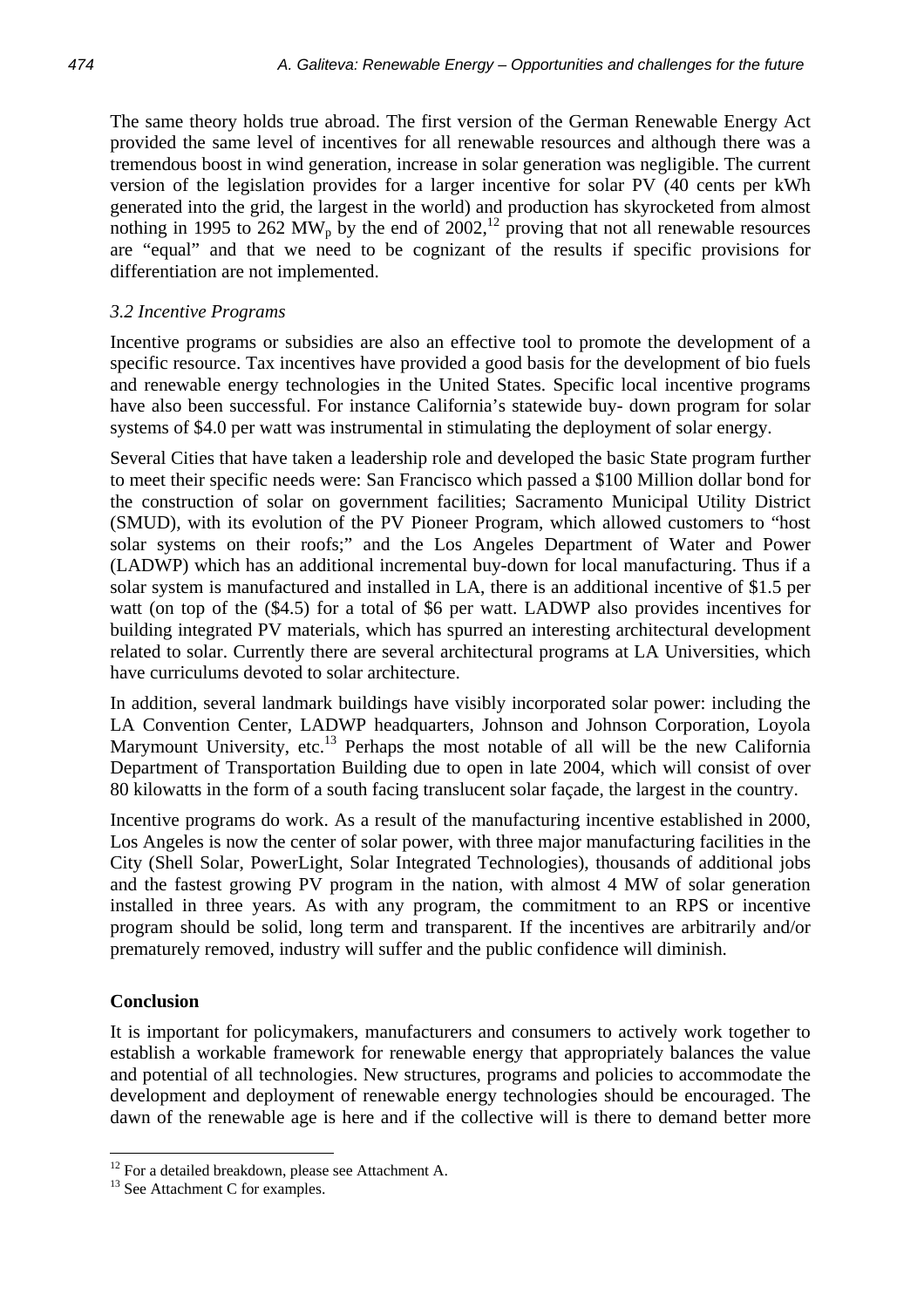flexible, highly scalable, cleaner, local, inflation proof, fossil free, unlimited, renewable energy generation, it is only a matter of time before we see a paradigm shift in the right direction.

## **Acknowledgements:**

Hermann Scheer Chairman WCRE, for inspiration. Judge, Sheldon Sloan, for guidance and editorial review. David Wortman and Todor Galitev for technical help, data acquisition and verification.

### **Attachment A**

Development of Energy supply from Renewable Energy installed power in Germany from 1990-2002

| Wasserkraft <sup>1</sup> |             |       | Windenergie  |        | Strom <sup>2)</sup><br><b>Biomasse</b> |       | Fotovoltaik             |                                                            | Biomasse Wärme <sup>3)</sup> |              | Solarthermie     | Geothermie <sup>3)</sup> | <b>Biodiesel</b> | Summe   |
|--------------------------|-------------|-------|--------------|--------|----------------------------------------|-------|-------------------------|------------------------------------------------------------|------------------------------|--------------|------------------|--------------------------|------------------|---------|
|                          | [GWh]       | [MW]  | [GWh]        | [WW]   | [GWh] [MW]                             |       |                         | $\left[\text{GWh}\right]\left[\text{MW}_{\text{n}}\right]$ | [GWh]                        | [GWh] [1.000 | $\mathrm{m}^2$ ] | $[GWh]$ $[GWh]$          |                  | [GWh]   |
|                          | 1990 15.908 | 4.403 | 40           | 56     | 222                                    | 190   | $\mathbf{1}$            | 2                                                          | k.A.                         | 113          | 338              | k. A.                    | k.A.             | k.A.    |
|                          | 1991 14.652 | 4.403 | 140          | 98     | 250                                    | k.A   | $\overline{\mathbf{2}}$ | 3                                                          | k.A.                         | 145          | 466              | k. A.                    | 2                | k.A.    |
| 1992                     | 17.317      | 4.374 | 230          | 167    | 295                                    | 227   | 3                       | 6                                                          | k.A.                         | 189          | 582              | k. A.                    | 52               | k.A.    |
| 1993                     | 17.676      | 4.520 | 670          | 310    | 370                                    | k. A. | 6                       | 9                                                          | k.A.                         | 240          | 749              | k. A.                    | 103              | k.A.    |
|                          | 1994 19.495 | 4.529 | 940          | 605    | 570                                    | 276   | 9                       | 12                                                         | k.A.                         | 305          | 940              | k. A.                    | 259              | k.A.    |
|                          | 1995 20.865 | 4.521 | 1.800        | 1.094  | 670                                    | k.A.  | 12                      | 18                                                         | k.A.                         | 380          | 1.156            | k. A.                    | 465              | k.A.    |
|                          | 1996 18.380 | 4.563 | 2.200        | 1.547  | 803                                    | 358   | 18                      | 27                                                         | k.A.                         | 476          | 1.453            | k. A.                    | 621              | k.A.    |
|                          | 1997 19.274 | 4.578 | 3.000        | 2.082  | 879                                    | 400   | 27                      | 40                                                         | k.A.                         | 599          | 1.817            |                          | k.A. 1.034       | k.A.    |
|                          | 1998 19.215 | 4.601 | 4.489        | 2.875  | 1.050                                  | 409   | 37                      |                                                            | 52 45.000                    | 855          | 2.191            |                          | 820 1.034        | 72.500  |
| 1999                     | 21.798      | 4.547 | 5.528        | 4.444  | 1.170                                  | 448   | 48                      |                                                            | 67 45.000                    | 1.036        | 2.638            |                          | 870 1.344        | 76.794  |
| 2000                     | 25.141      | 4.572 | 9.500        |        | 6.112 1.625                            | 585   | 71                      |                                                            | 111 51.000                   |              | 1.278 3.283      |                          | 970 3.516        | 93.101  |
| 42001                    | 23.570      |       | 4.600 10.456 |        | 8.754 3.785                            | 825   | 116                     |                                                            | 179 52.000                   | 1.627        | 4.207            | 1.000                    | 4.654            | 97.208  |
| 42002                    | 24.000      | 4.620 | 17.200       | 12.001 | 4.200                                  | 900   | 176                     |                                                            | 262 52.500                   | 1.955        | 4.754            | 1.050 5.688              |                  | 106.769 |

*Name of Energy Sources from right to left:* 

Hydropower, Wind Power, Biomass Electricity, Solar Photovoltaic, Biomass, Solar Thermal, Geothermal, Bio-Diesel.

The last column represents the Total.

k.A. means no information.

Source: Bundesministerium fur Umwelt, Naturschutz und Reaktorsicherheit, *Umweltpolitik, Erneuerbare Energien in Zahlen,* Stand – March 2003.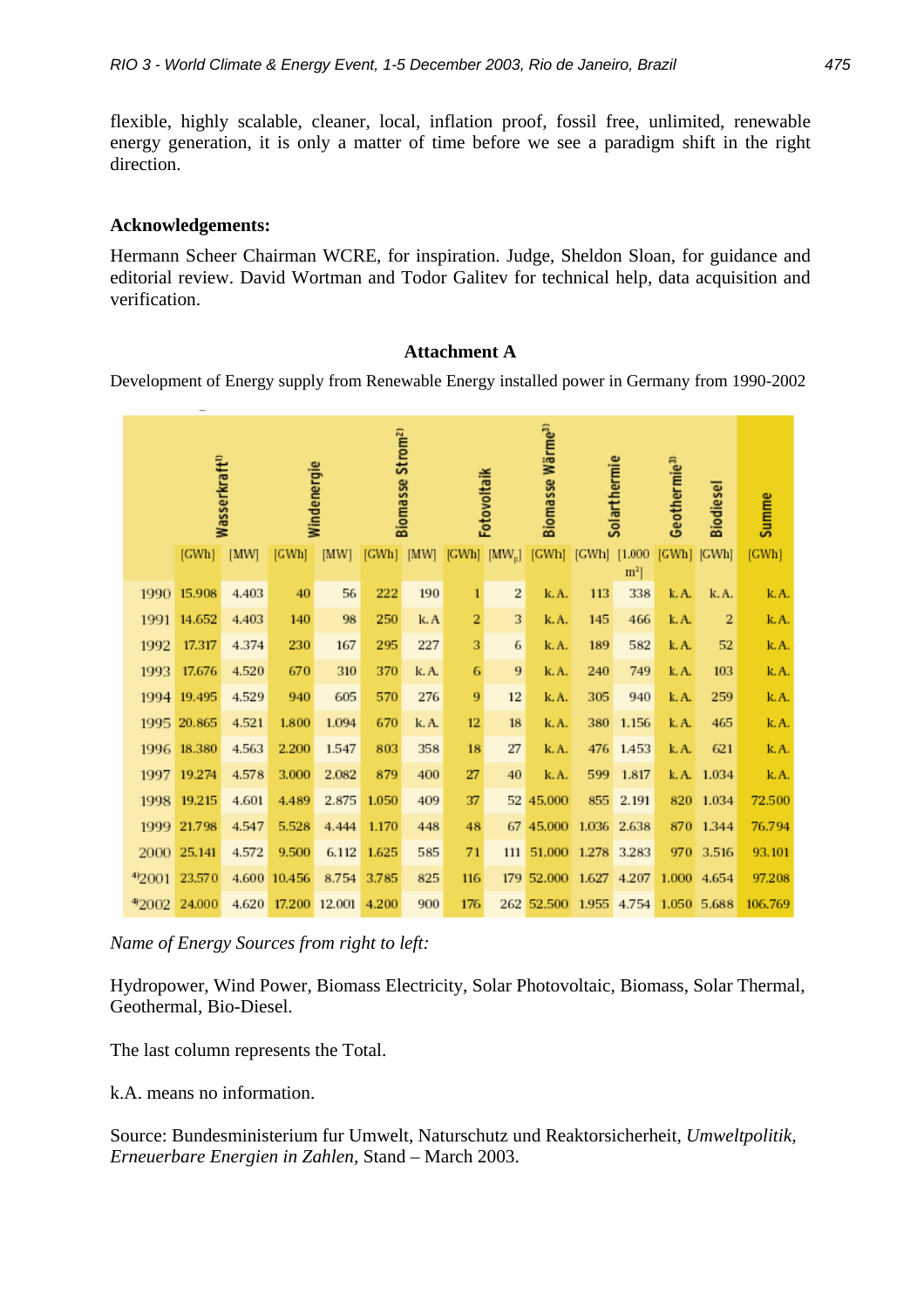#### **Attachment B**

## SOLAR ELECTRIC MARKET POTENTIAL

**Year California National International Total Global**  Millions of Dollars \$85 \$140 \$1,755 \$1,980 \$101 \$203 \$2,275 \$2,579 \$121 \$262 \$2,781 \$3,164 \$156 \$350 \$3,594 \$4,100 \$178 \$445 \$4,367 \$4,990 \$244 \$567 \$5,631 \$6,442 \$287 \$696 \$6,802 \$7,785 \$375 \$891 \$8,757 \$10,023 \$451 \$1,064 \$10,515 \$12,030 \$576 \$1,361 \$13,519 \$15,456 \$719 \$1,662 \$16,752 \$19,132 \$922 \$2,105 \$21,516 \$24,543 \$1,138 \$2,561 \$26,601 \$30,300 \$1,433 \$3,253 \$34,139 \$38,824

Projected growth of the utility tie solar electric market

### **Market Projections derived from data:**

CAL SEIA - A Strategy for Widespread PV Deployment in California, 2/2001

CEC - Future of the Emerging Renewable Resources "Buy down" Program, 10/2002

CEC - 2002 - 2012 Energy Outlook Report

Solar Electric Power - Industry roadmap; National renewable Energy Laboratory (Department of Energy)

Solar Electric Power Association - Business Models Report, 12/2001

Solar Power Industry Association - Residential PV Systems Cost Report, 12/2001

IEA PVPS Program - Report 'Trends in photovoltaic applications, 2002'

Solarbuzz.com - Solar Energy Statistics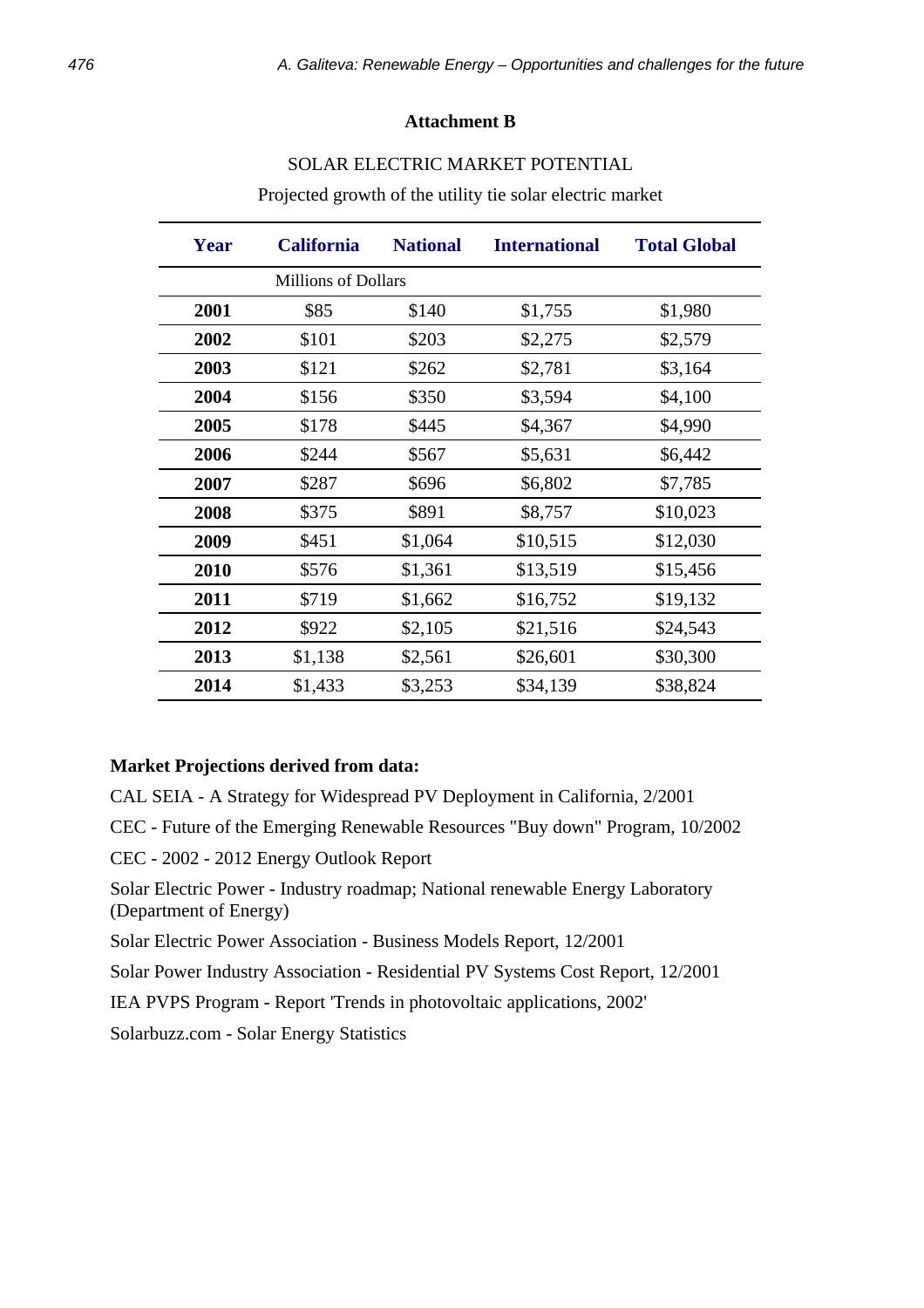# **Attachment C**

*Integrating Renewable Energy Technologies into the City and Landscape* 



Los Angeles Convention Center (LACC) Phase I - "LADWP" spelled out with dark solar cells

Neutrogena Corporation's 200 kW system Largest PV installation in Los Angeles

Our Lady of the Angels Cathedral and Cardinal Mahoney

"Ra" - 150 kW system at LADWP headquarters:

PV power, car shade, EV charging station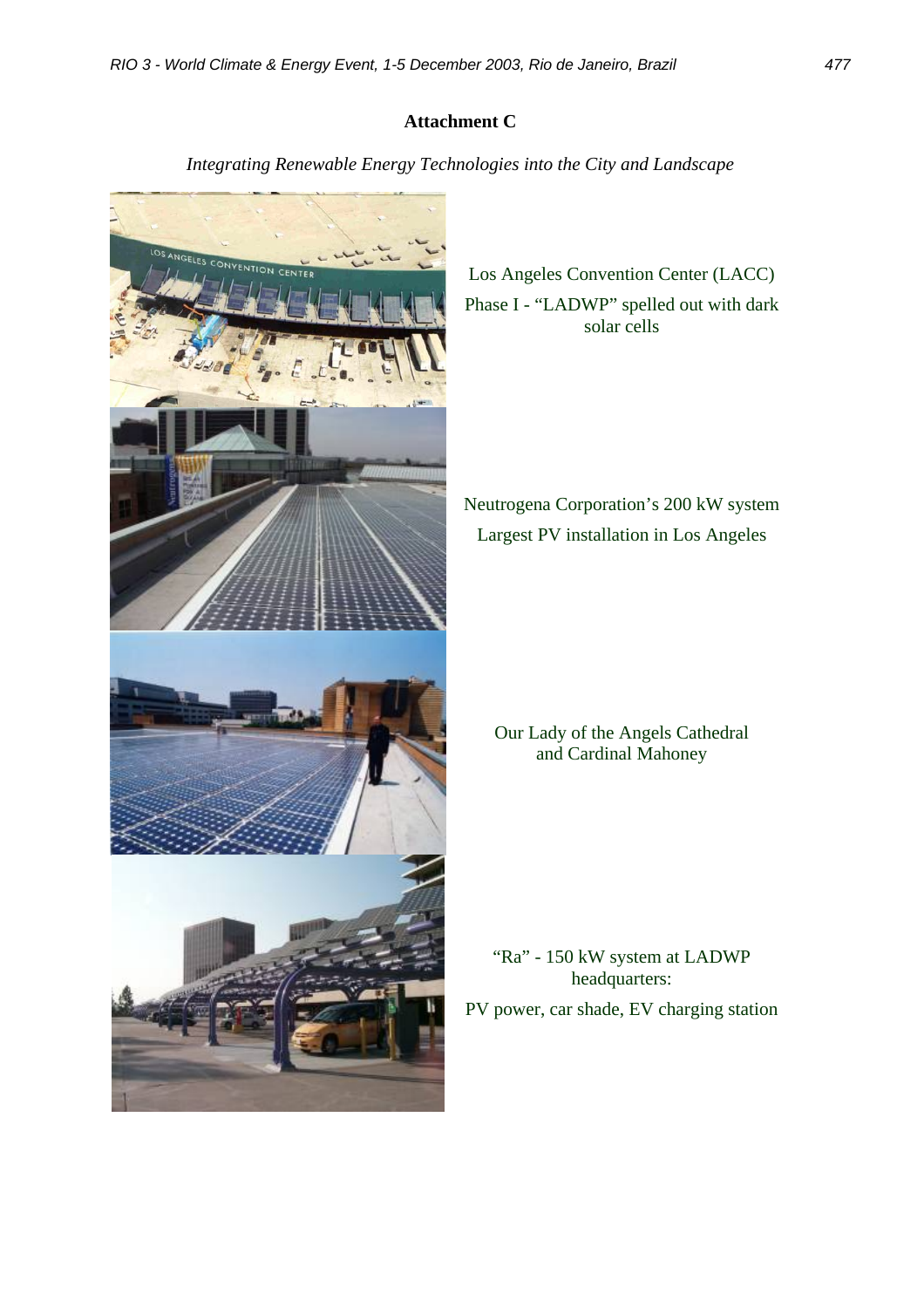

Architecture students from Woodbury University designed a 4 kW system, which transformed an abandoned lot in Hollywood into a vibrant community garden.

Designed for the physical well being of LADWP employees, the Temple-Duco fitness center features a glass photovoltaic skylight canopy. This BIPV (Building Integrated Photovoltaic) is the first installation of its kind in California.

Building Integrated Façade, Japan